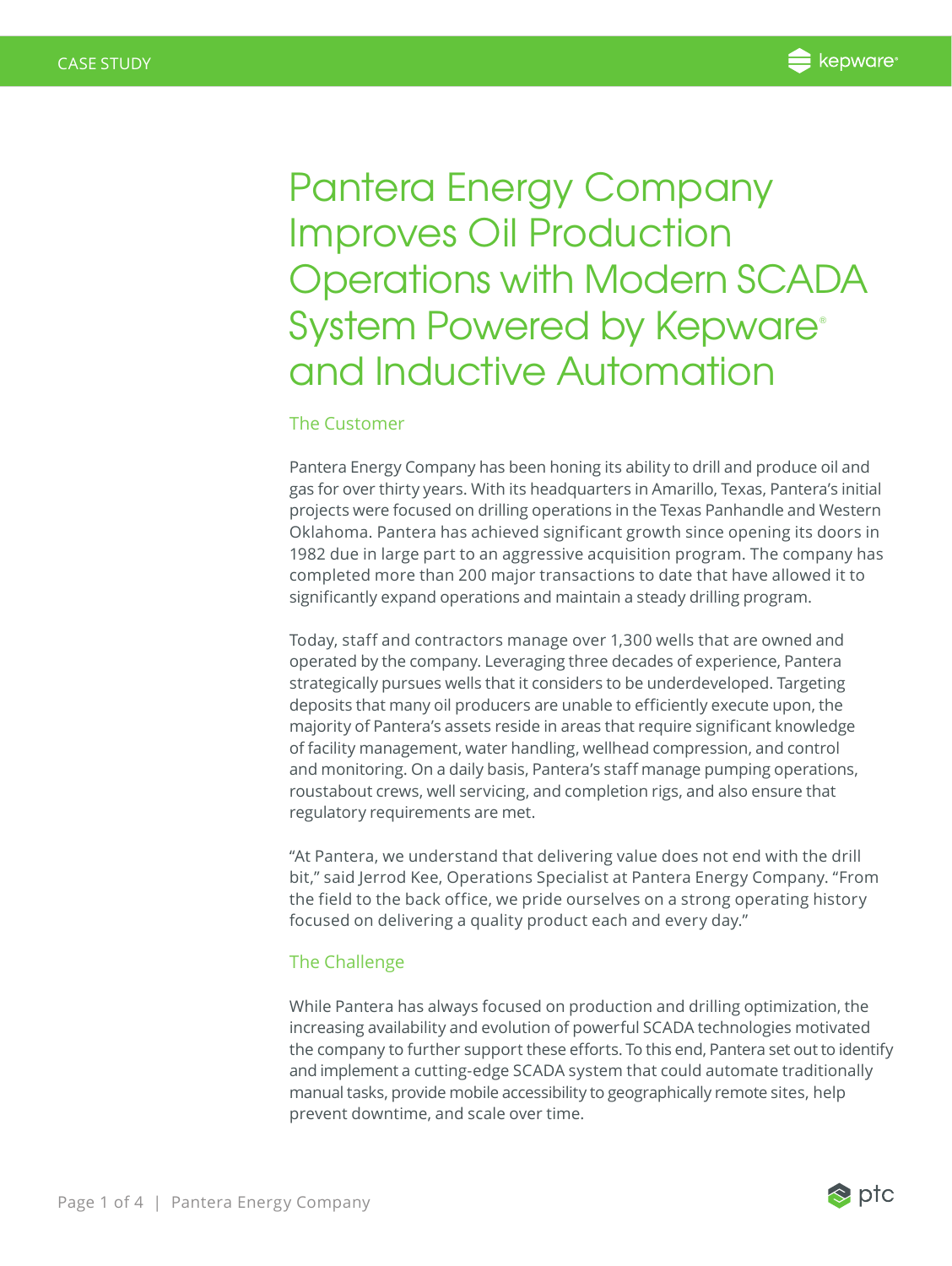Pantera historically relied on human pumpers for the daily monitoring and management of wellsite locations and produced water disposals. With a dispersed web of assets spanning much of Texas and Oklahoma, the company faced a major challenge in getting contractors to sites quickly and consistently. While there may always be a need for humans at the wellsite, Pantera recognized an opportunity to improve its processes through the real-time remote data acquisition, monitoring, and control of assets in the field. With the right SCADA technologies, the company could operate its wells at higher efficiencies by analyzing site-specific, day-to-day processes and adjusting them accordingly on a regular basis. In addition to uncovering daily insights, Pantera could also centrally compile and access key data to provide a more holistic view into the efficacy of the organization's operations. Pantera needed a right-size SCADA system with highly interoperable, reliable, and streamlined data communications technology at its core to support efficient and effective remote monitoring across a distributed and diverse architecture.

"We quickly discovered there was no shortage of vendors that claimed to be able to help us. It was clear that we had our work cut out if we hoped to research, secure, and implement a cutting-edge SCADA system that would address all of our unique challenges," said Kee. "We realized that we needed help to identify and build the right technologies, and that if the initiative was going to succeed, it would have to be a team effort—so we set out to find the ideal resources, both in-house and externally."

# The Approach

After uncovering the challenge that lay ahead, Pantera sought an expert system integrator to help pinpoint ideal solutions. Following a thorough review process, the oil producer selected Champion Automation to help build its system. With a significant footprint in Texas and a strong reputation for building world-class SCADA systems for the Oil & Gas Industry, the company was a natural fit. Champion Automation's ability to implement multiple systems from different vendors would enable the configuration of a fully-custom, best-of-breed solution designed specifically for Pantera's unique architecture and workflows.

Upon review of Pantera's organizational goals and infrastructure, Champion Automation identified two key objectives for the company's SCADA system. First, the system would need a flexible

### Organization:

Pantera is a family owned company founded in 1982 and headquartered in Amarillo, TX. The company manages pumping operations, roustabout crews, well servicing, and completion rigs as well as the necessary regulatory compliance. Pantera also maintains a consistent drilling program, handling everything from well design to rig selection to derive the most value for its partners.

Industry:

• Oil & Gas

Solution:

KEPServerEX®

- EFM Suite
- Modbus Driver
- Fisher ROC Driver
- ABB Totalflow Driver
- Weatherford 8500 Serial Driver

Ignition<sup>®</sup> (Inductive Automation)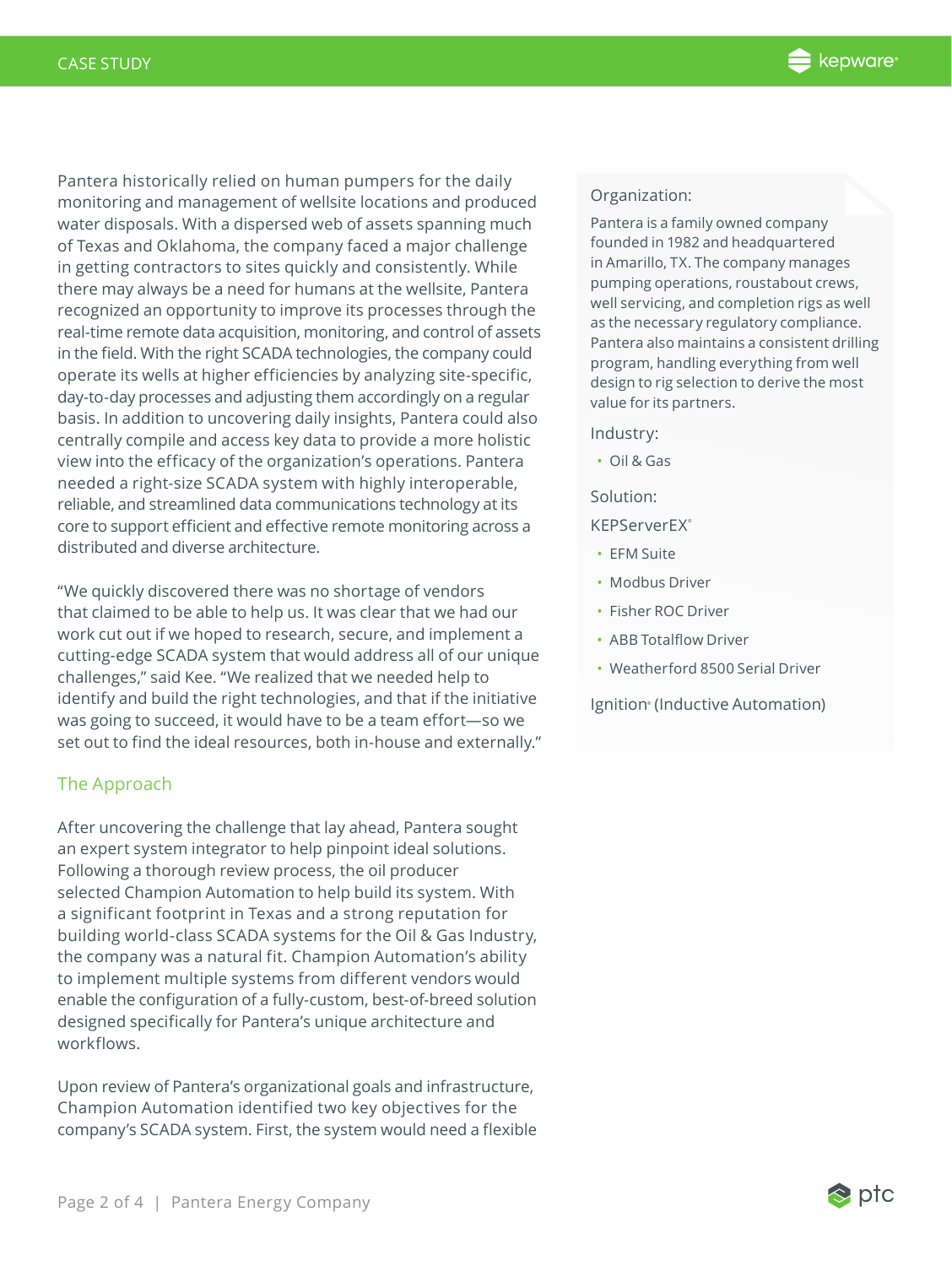and scalable SCADA solution at its core. Second, the system would require a highly efficient and reliable communications server that could provide real-time communications across many sites and devices. With these high priority capabilities in mind, the system integrator selected the Ignition SCADA solution from Inductive Automation and the KEPServerEX communications platform from Kepware.

Ignition expands "supervisory control and data acquisition" to encompass the entire enterprise, unifying all the major software layers in today's industrial facilities (like HMI, SCADA, and MES) into a single, cross-platform solution. To meet Pantera's complex connectivity and scalability needs, Champion selected Kepware's KEPServerEX, which communicates with industrial devices and applications using a library of more than 150 protocols. KEPServerEX leverages OPC and IT-centric interfaces (such as SNMP, ODBC, and web services) to provide users with a single source for industrial data.

"No other OPC platform on the market was as flexible, ubiquitous, and easy-to-use as KEPServerEX." said Jeff Klumpp, Project Manager, Champion Automation. "Its ability to communicate with leading field devices such as Weatherford, Fisher ROC, and ABB Totalflow and support key industry protocols like Modbus would prove invaluable for Pantera. When we coupled KEPServerEX with the rich functionality and usability of Ignition, our goal was to build a system that would allow Pantera to be completely self-sufficient."

# The Results

Since working with Champion Automation to build its Ignition SCADA system with KEPServerEX, Pantera has deployed Kepware's Modbus and Weatherford drivers to communicate to productive equipment (like compressors and rod pump controllers) at their wellsites, providing data to local monitors as well as centralized SCADA repositories. The system also uses Kepware's ABB Totalflow and Fisher ROC drivers to communicate with Pantera's new, modern flow computers for more accurate real-time Electronic Flow Measurement (EFM) data.

Looking ahead, Pantera plans to deploy the SCADA system across much of its organization to eventually connect hundreds—if not thousands—of devices. With the expansive library of protocols and standards available within the KEPServerEX platform, the system will effectively support Pantera's aggressive acquisition

#### Organization Impact & Benefits

- Increased ability to communicate with a wide range of PLCs
- Streamlined technical architecture by leveraging an OPC platform with a single user interface
- Enabled remote login and shutdown via VNC monitors
- Improved operational insight through analysis of EFM data
- Bridged legacy equipment with more modern technology
- Provided scalability for future growth and acquisitions
- Increased employees' quality of life and morale

It was<br>
imple<br>
single It was important that we implement an intuitive single-pane solution in order to encourage adoption and use, and that's exactly what we've accomplished with Ignition and KEPServerEX."

## Jerrod Kee

Operations Specialist, Pantera Energy Company